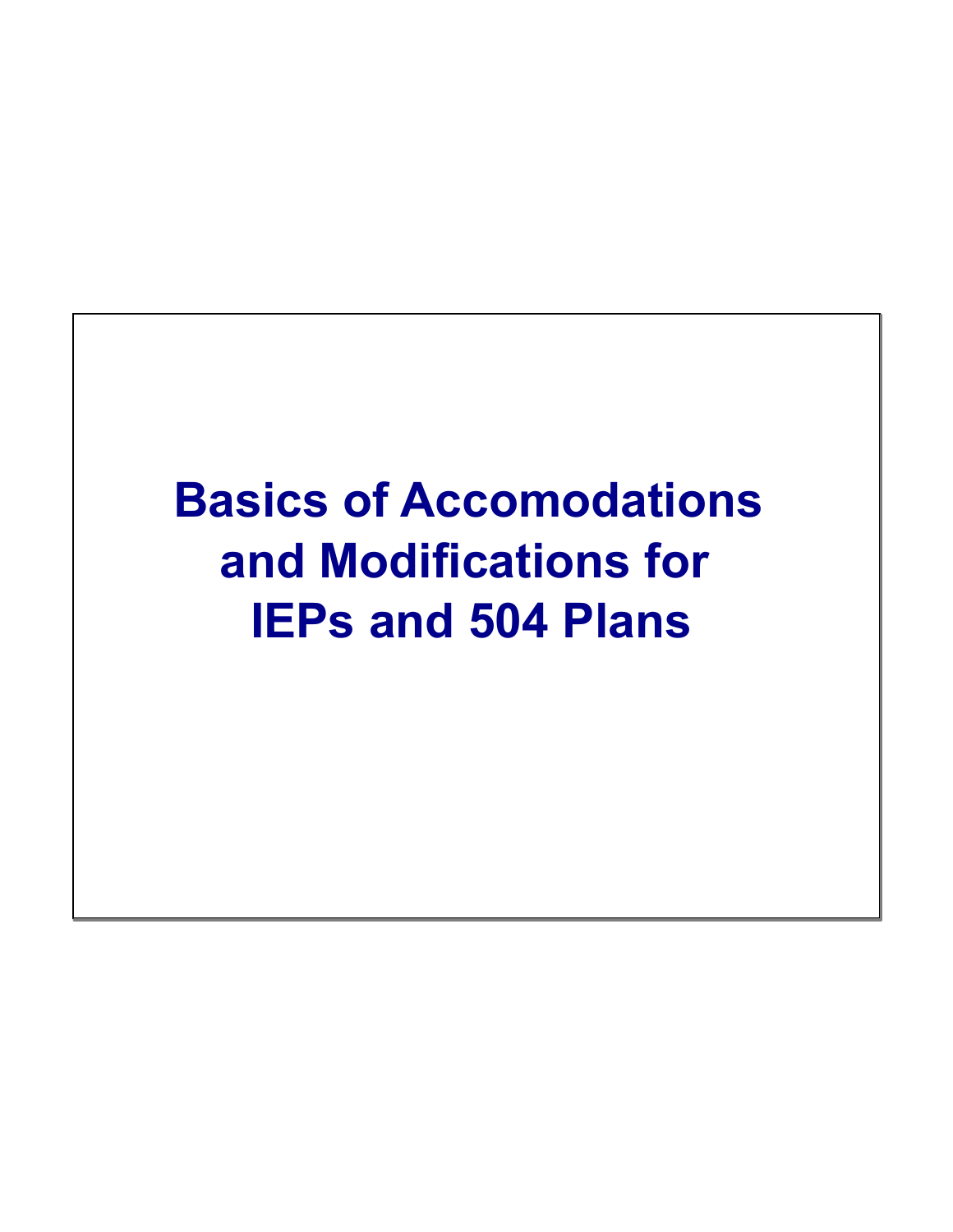### **Table of Contents:**

- Accomodations and Modifications
- Examples of Accomodations and Modifications
- Behavior Modifications
- IEP vs 504 plans
- Next steps: How to navigate accomodations in college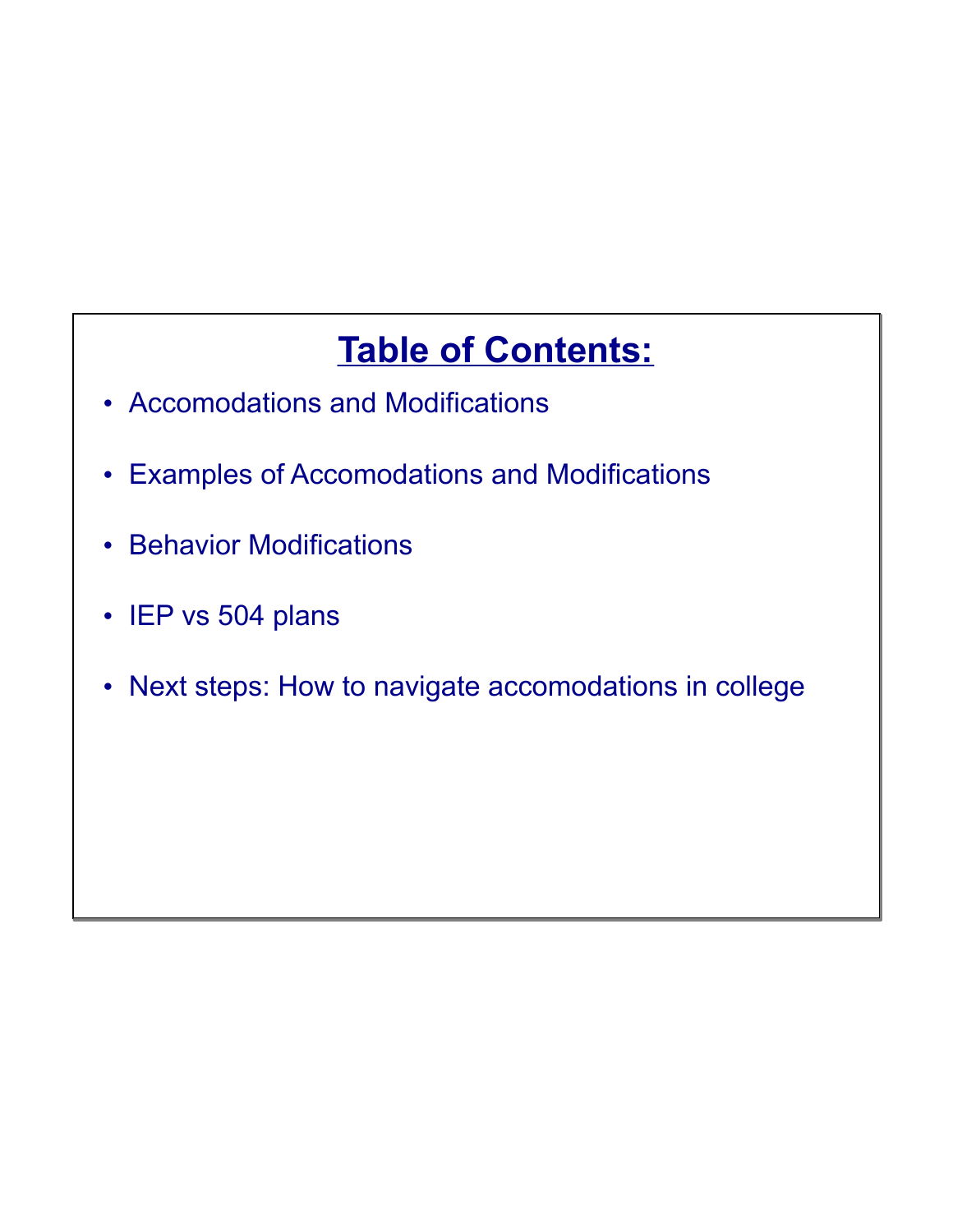#### **Individuals with learning disabilities have:**

- Average to above average intelligence
- A significant delay in one or more areas of learning
- A gap between potential and actual achievement
- Gifts and talents in other areas such as mechanics, construction, sports, drama, etc.
- A lifelong disability that cannot be cured or fixed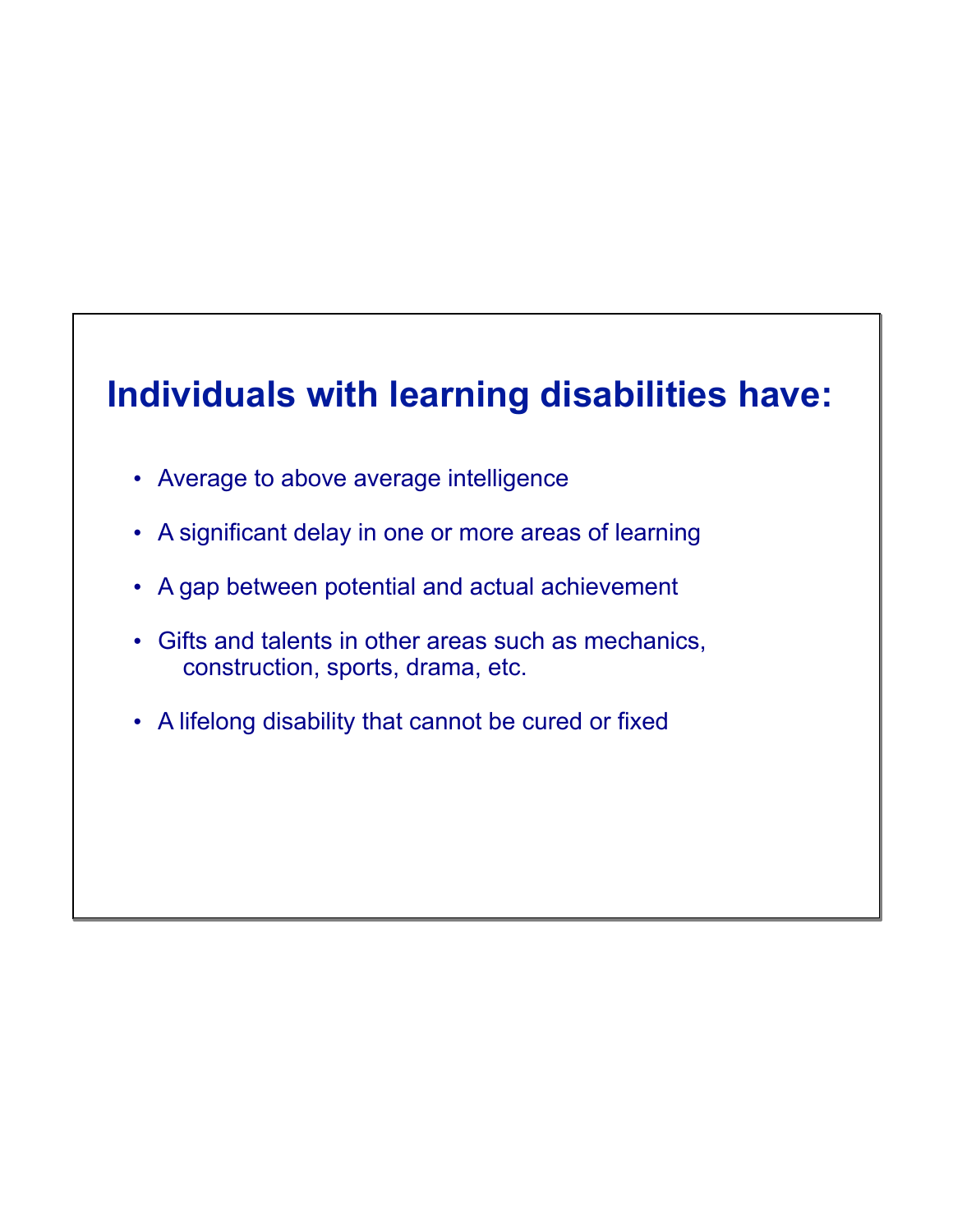#### **Accomodations and Modifications**

Accommodations and modifications are types of adaptations that are made to the environment, curriculum, instruction, or assessment practices in order for students with disabilities to be successful learners and to actively participate with other students in the general education classroom and in schoolwide activities.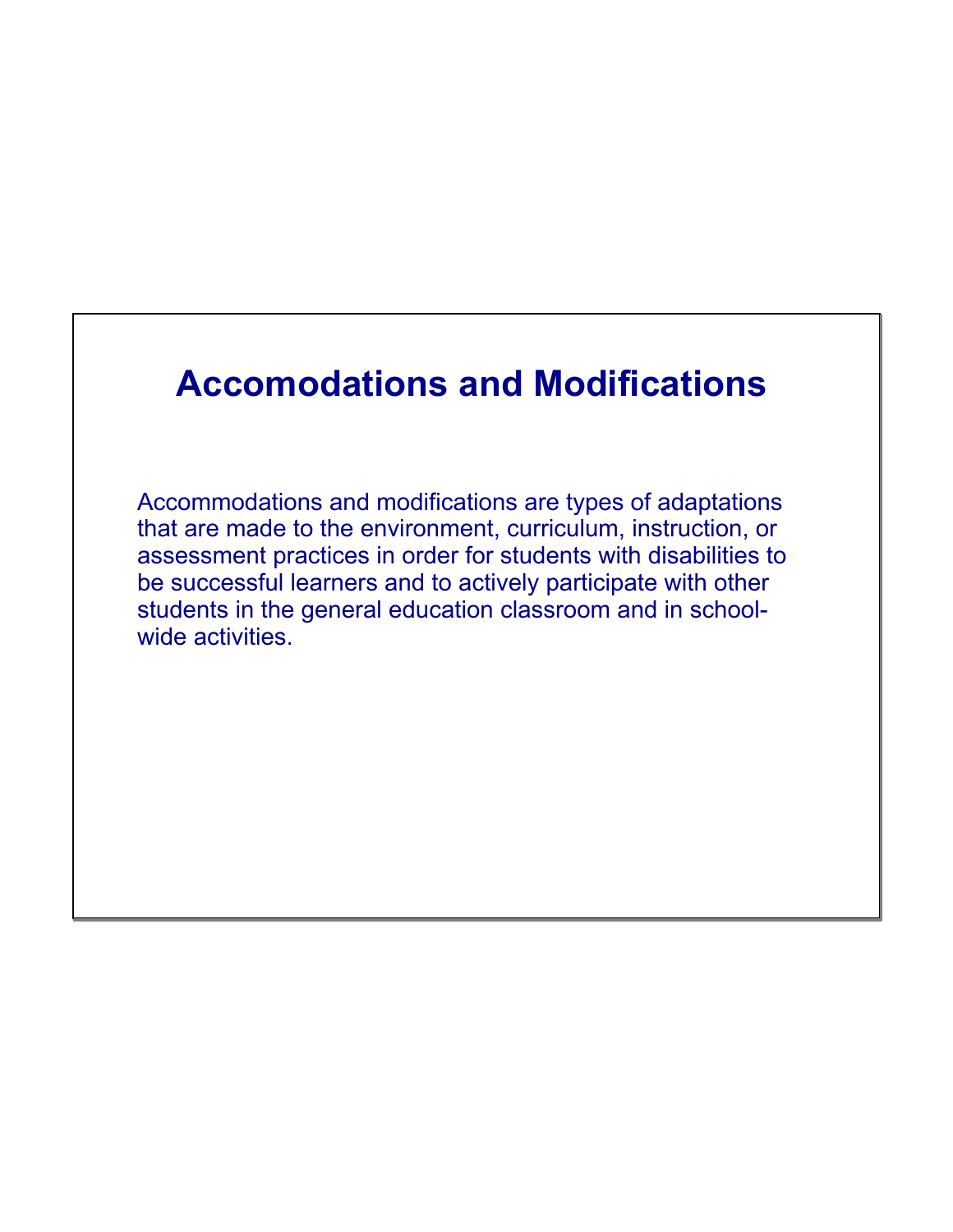#### **Accomodations**

**Accommodations** are changes in **how** a student accesses information and demonstrates learning. Accommodations do not substantially change the instructional level, content, or performance criteria.

The changes are made in order to provide a student with equal access to learning and an equal opportunity to show what he or she knows and can do.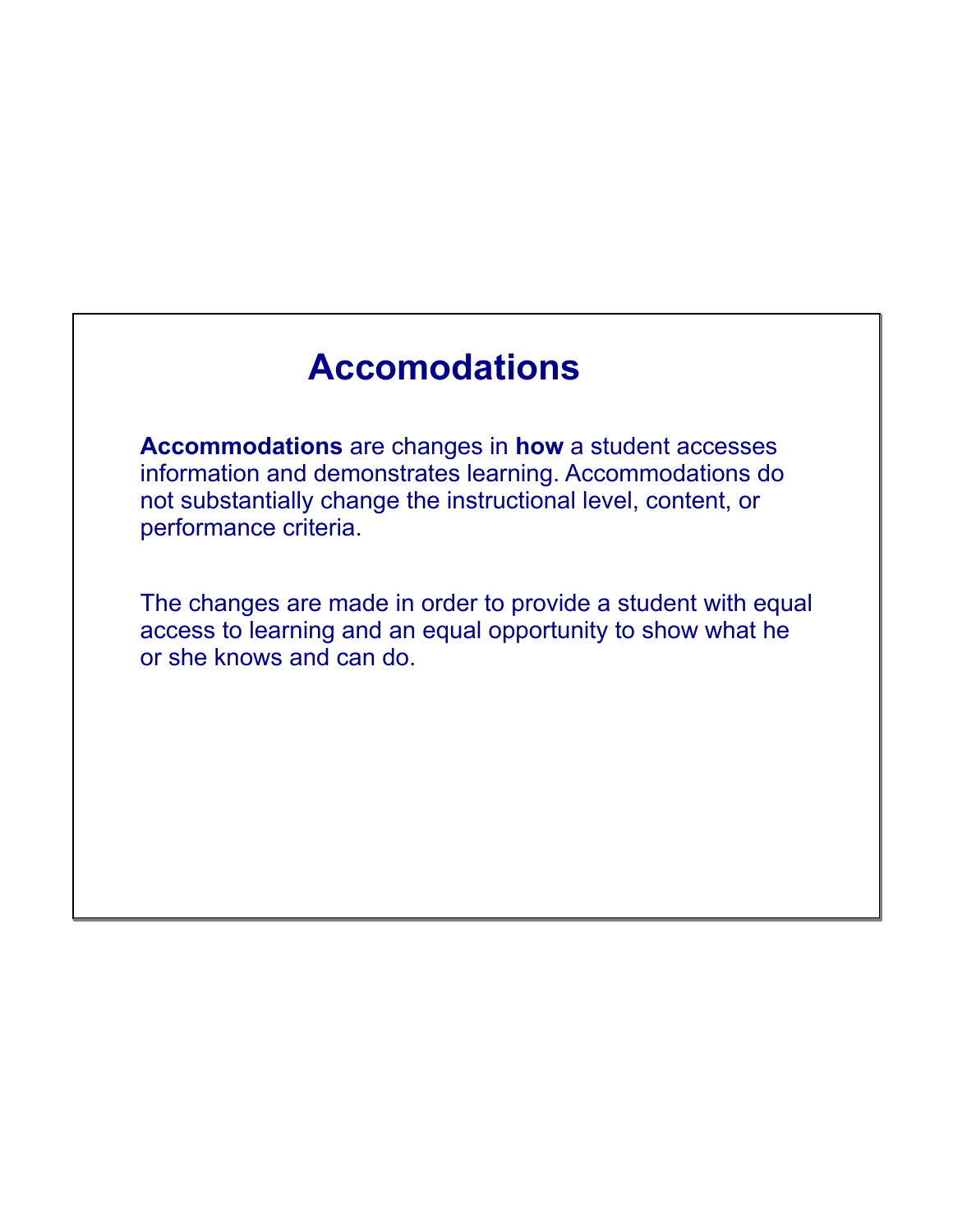#### **Accomodations**

Accommodations do not reduce learning or performance expectations that we might hold for students. More specifically, they change the manner or setting in which information is presented or the manner in which students respond.

*They do not change the target skill or the testing construct.*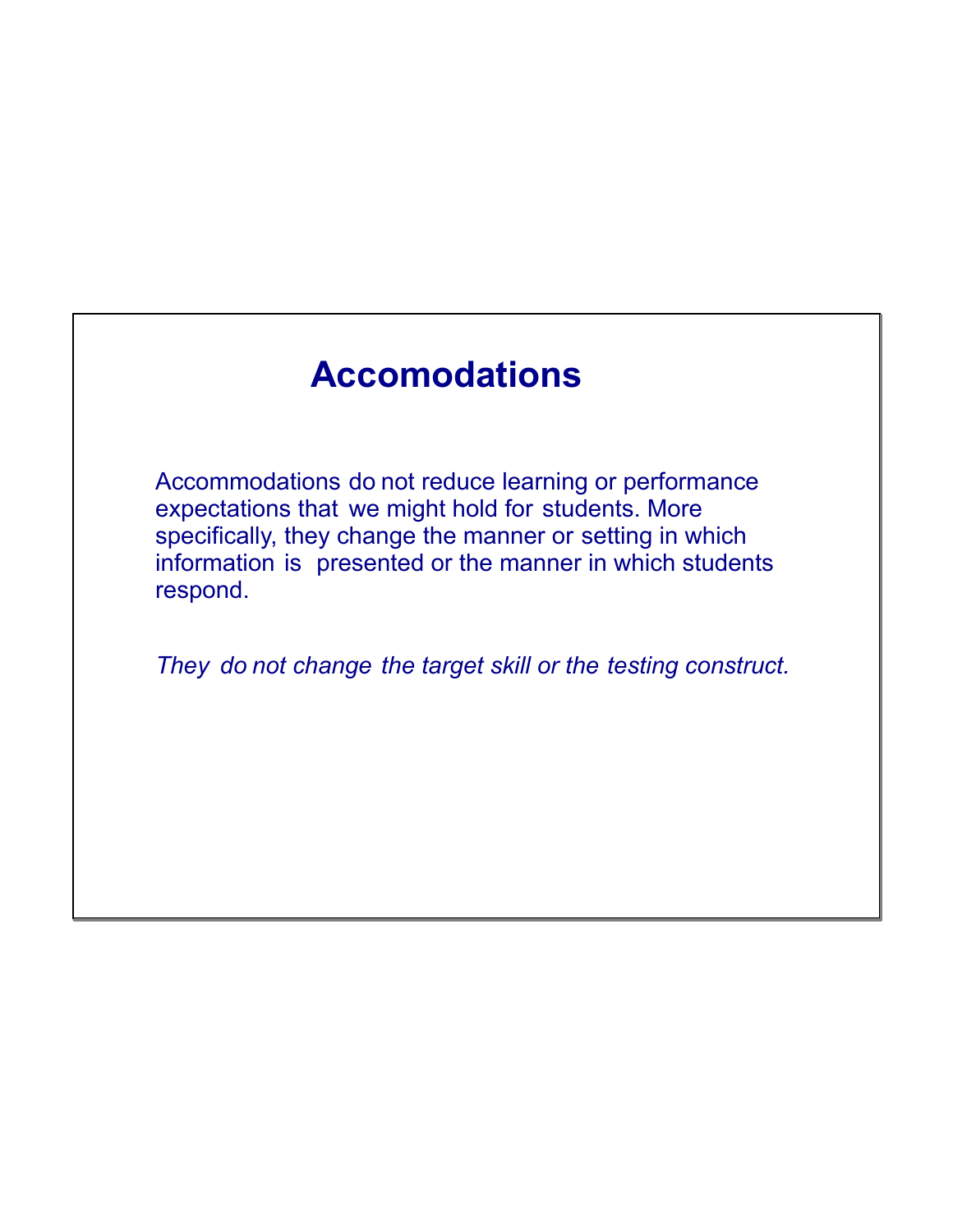#### **General Categories of Accomodations**

**• Timing** For example, giving a student extended time to complete a task or a test item.

**• Flexible scheduling** For example, giving a student two days instead of one day to complete a project.

**• Accommodated presentation of the material** meaning material is presented to the student in a fashion that's different from a more traditional fashion.

**• Setting,** which includes things like completing the task or test in a quiet room or in a small group with others.

.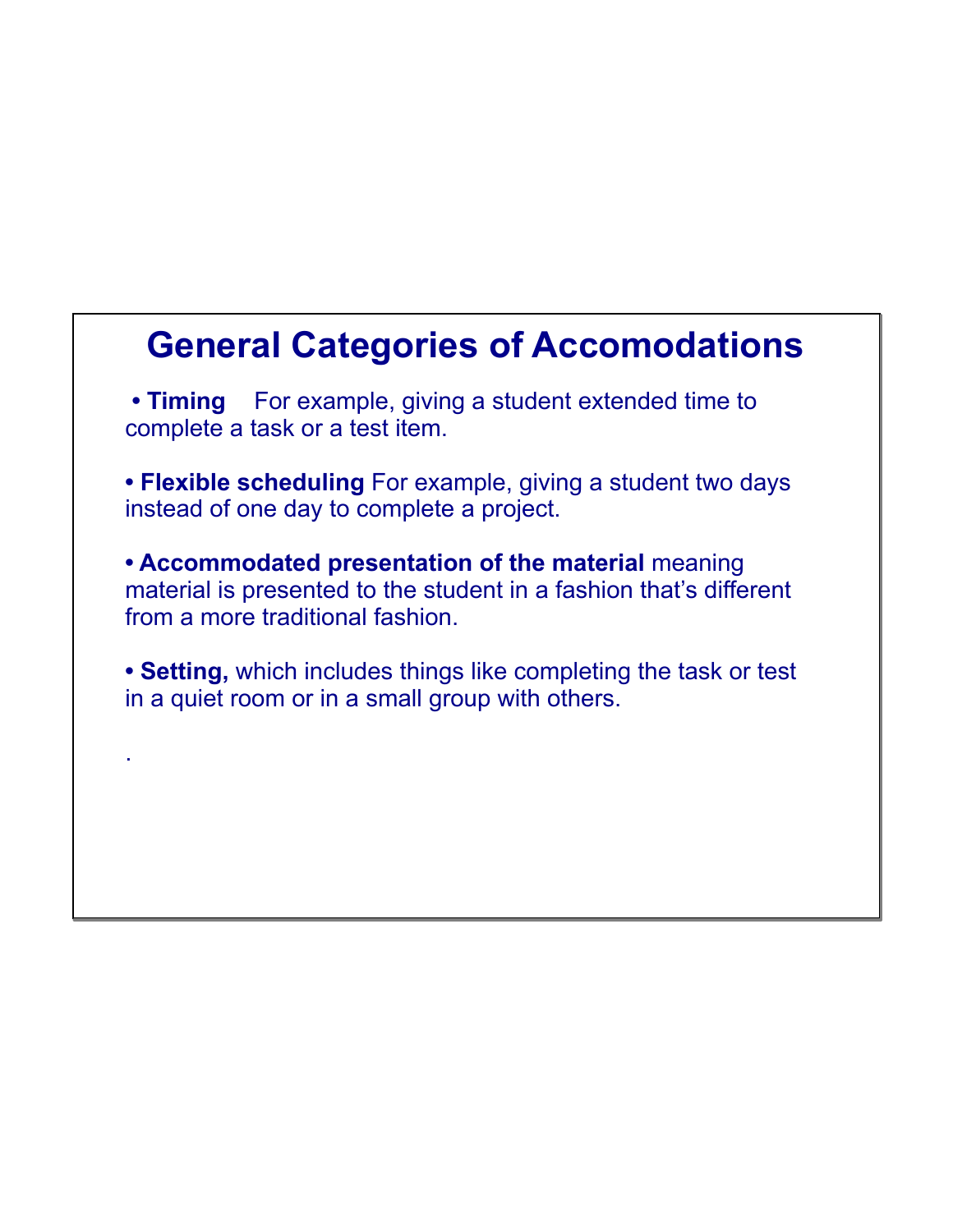#### **Examples of Accomodations**

Accommodations can include changes in the following:

- presentation of a lesson
- instructional strategies
- student response format and procedures
- time/scheduling
- environment
- equipment
- assignment structure-paper/pencil work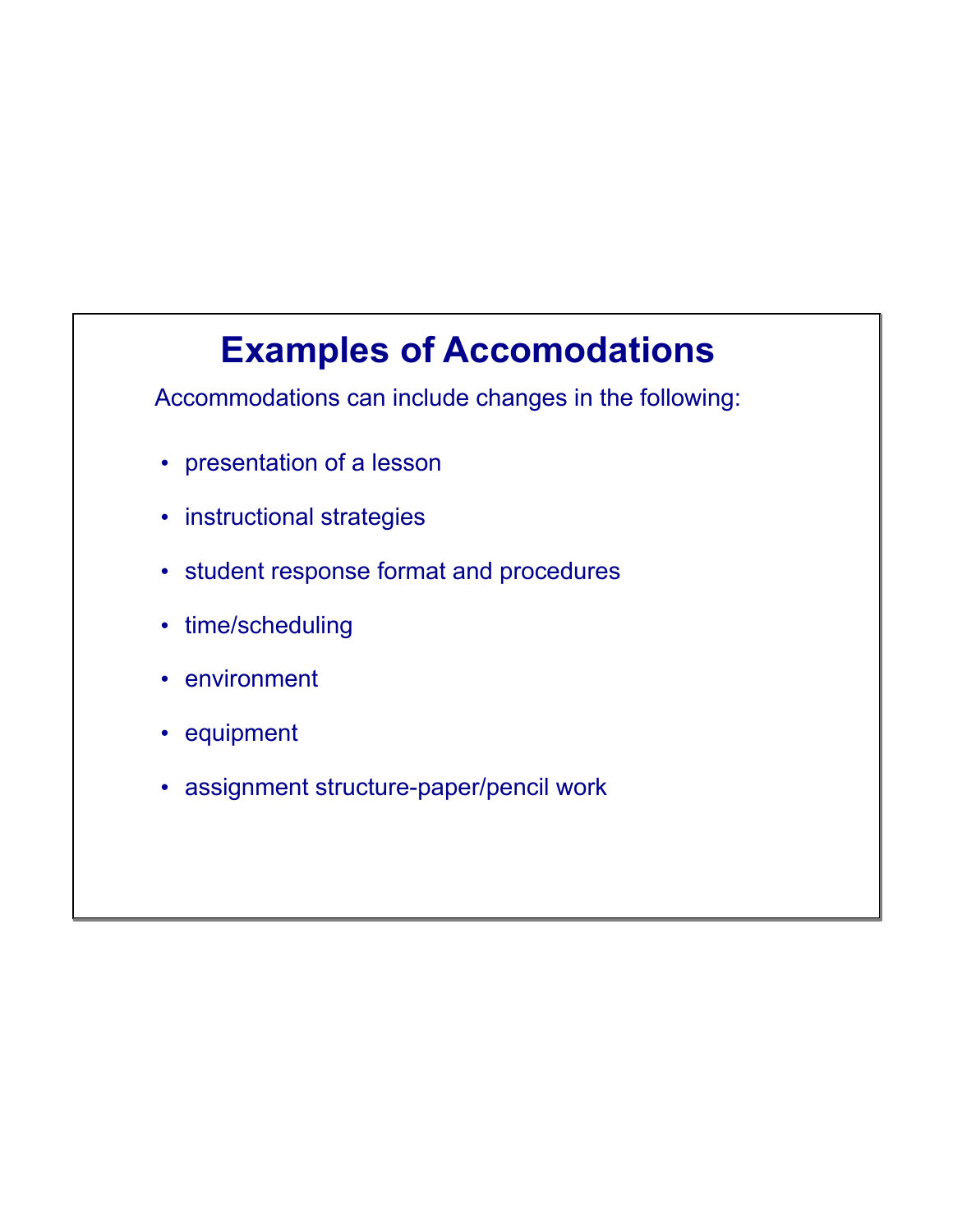#### **Modifications**

**Modifications** are changes in **what** a student is expected to learn. The changes are made to provide a student with opportunities to participate meaningfully and productively along with other students in classroom and school learning experiences.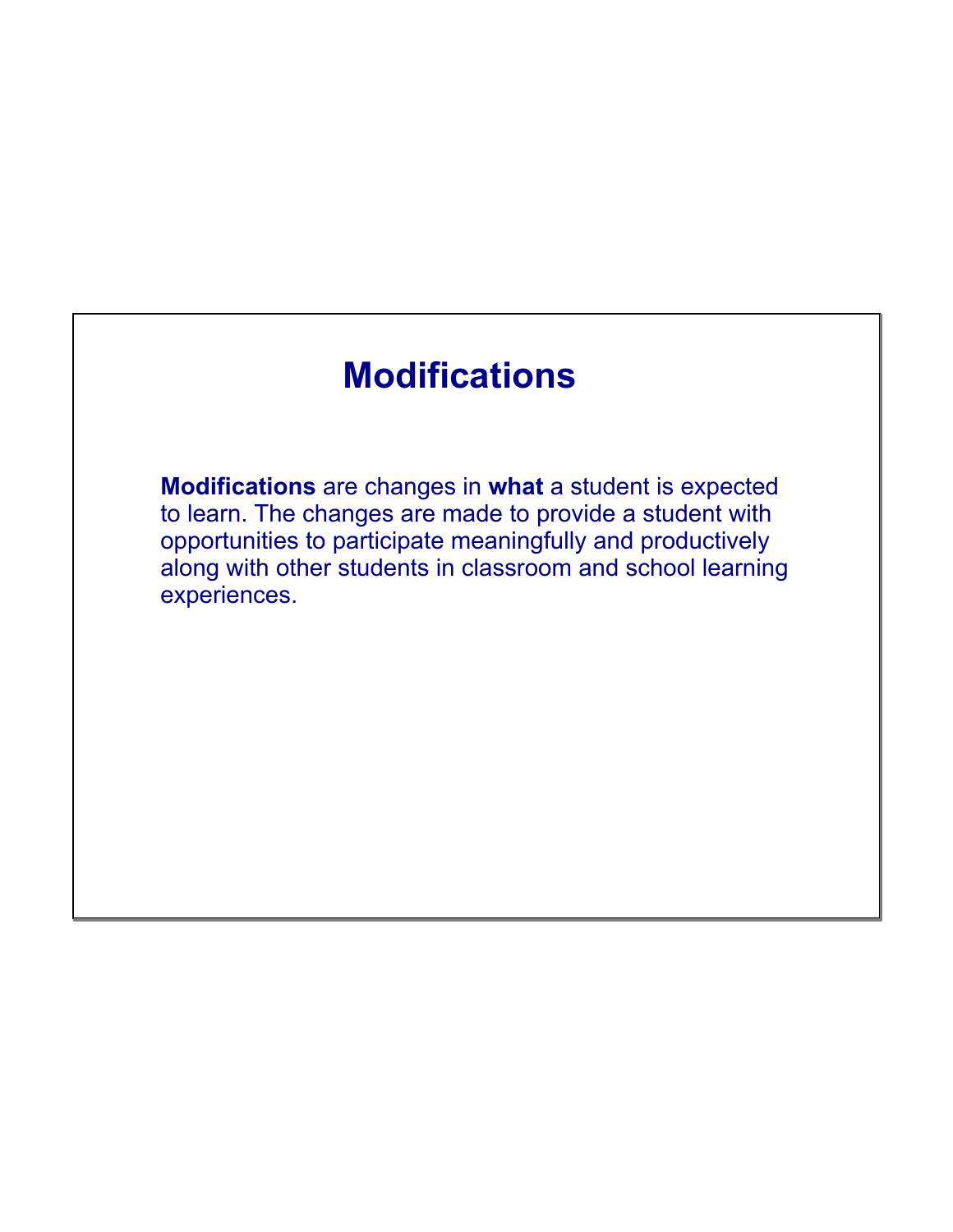#### **Modifications**

Modifications typically reduce learning expectations or affect the content in such a way that what is being taught or tested is fundamentally changed. Modifications are instructional or test adaptations that allow the student to demonstrate what he knows or can do, but they also reduce the target skill in some way.

So if a child is provided with a modification, generally it will lower the performance expectations, and a modification may do that by reducing the number of items required or the complexity of the items or the task required.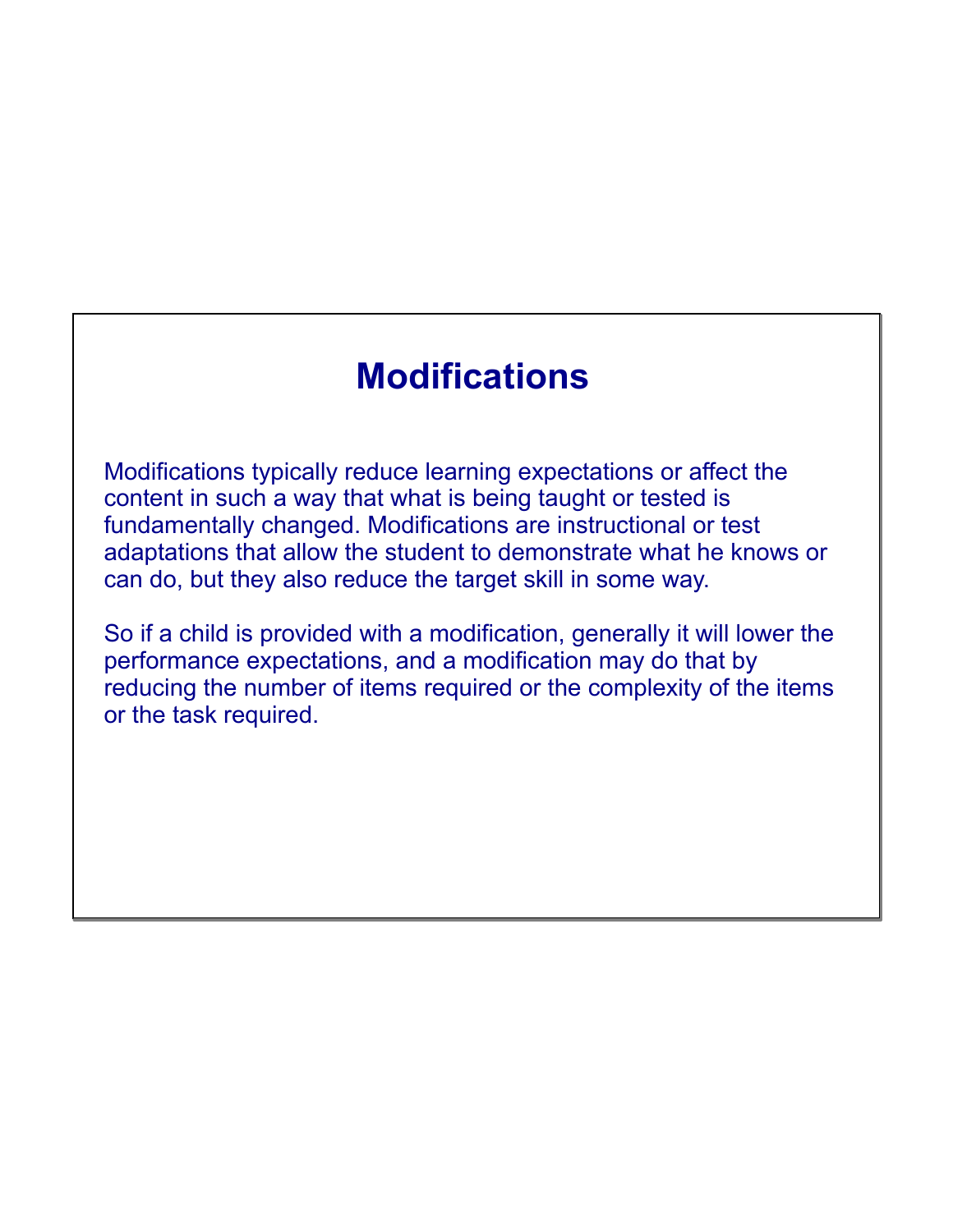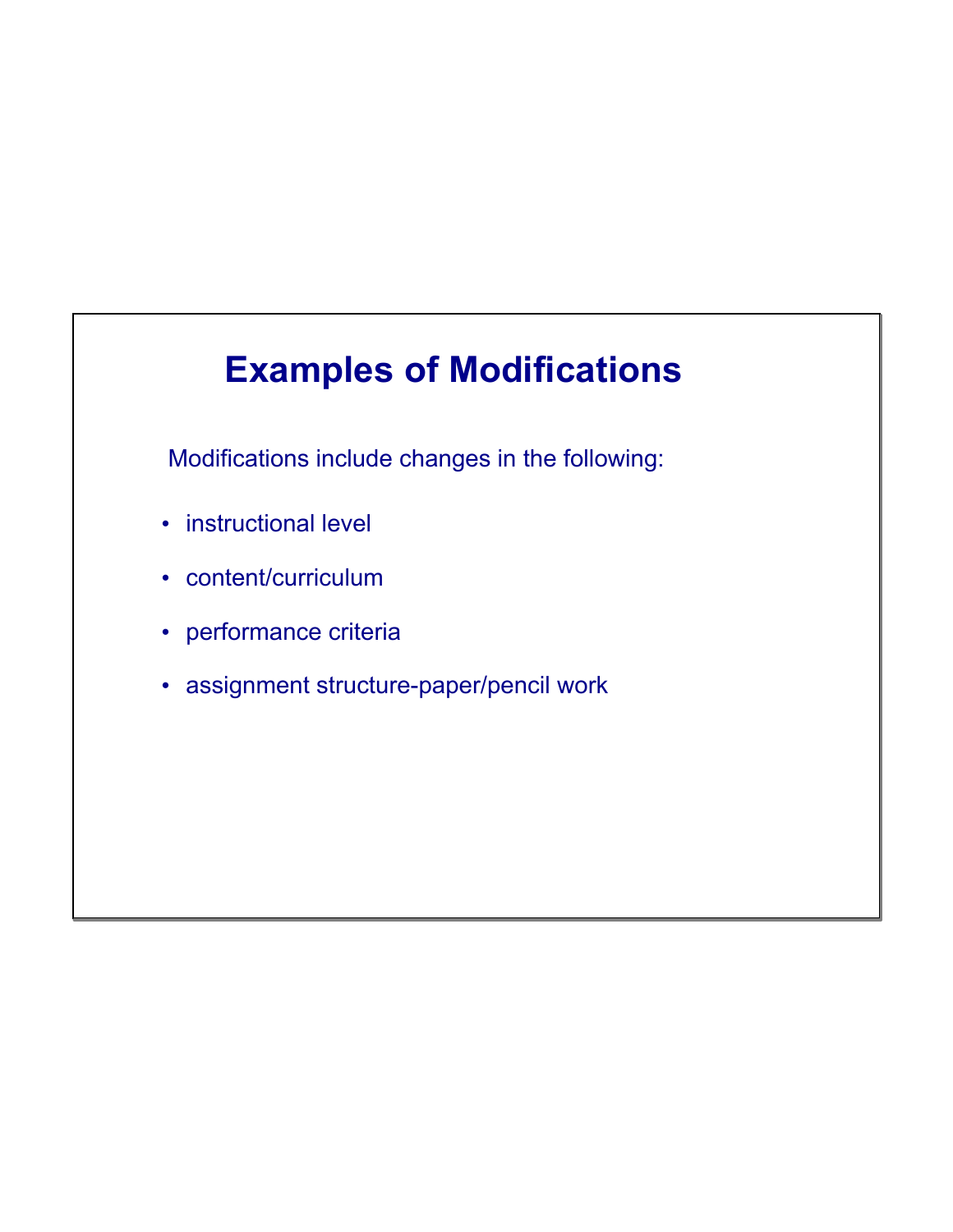#### **Accomodations and Modifications for Reading**

A majority of students who receive special education services have difficulty in the area of reading. Since reading encompasses much of the school day, textbook modifications are critical if these students are to receive an appropriate education.

Rather than asking the question, *"How can a student be included in a general education class, if the student is unable to read the textbook?"*

Replace that question with, *"How much material will the student be able to learn and/or understand when the information is presented in another manner?"*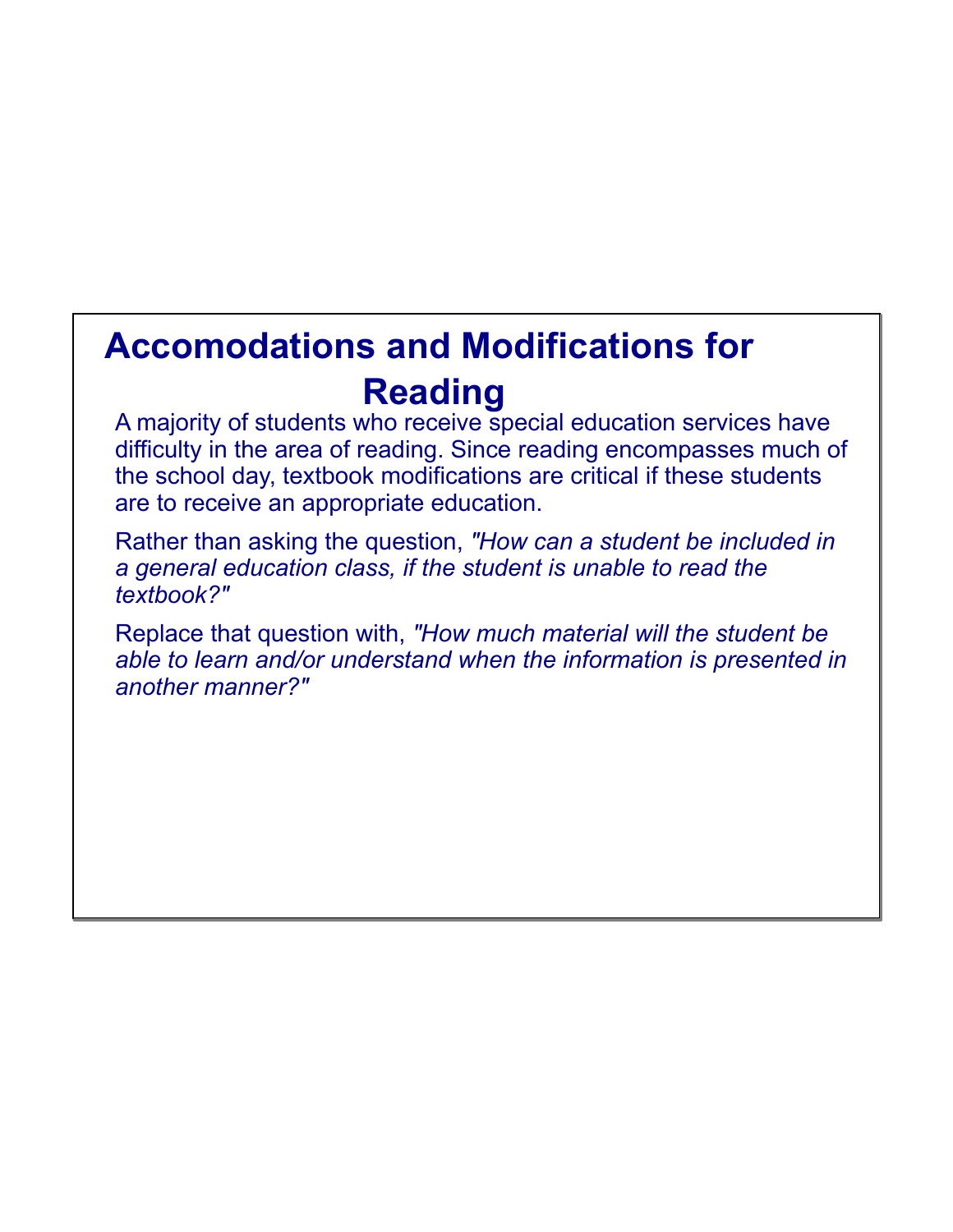*For Taking Notes in class:*

- Give the student a copy of the class notes
- Give the student a partial outline to complete when taking notes
- Have another student make a copy of the notes
- Give student a copy of the notes before the lecture and have the student highlight key areas while the lecture is taking place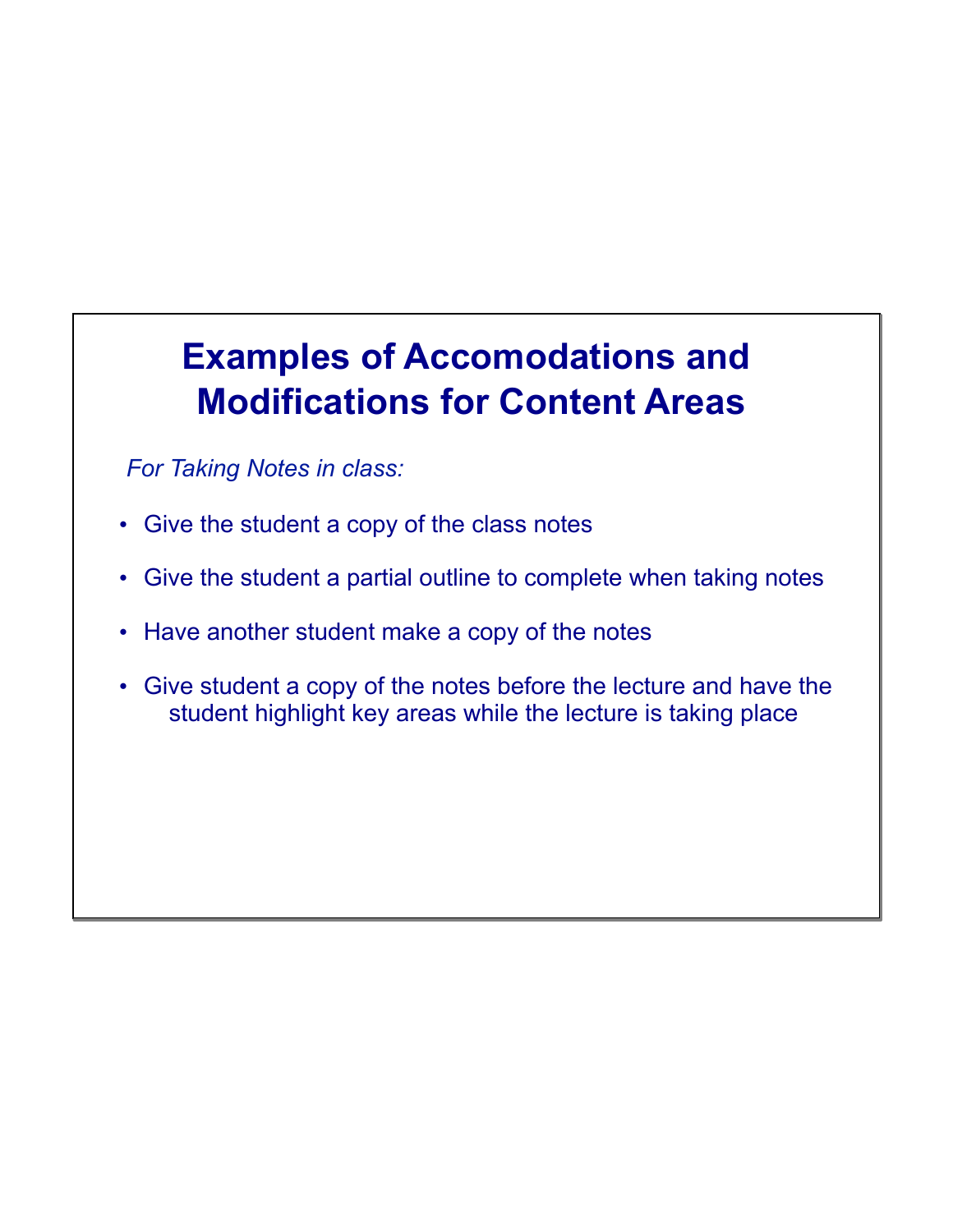*For Completing Classroom Assignments:*

- Provide page numbers to locate answers
- Keep questions in the order of reading material
- Reduce the volume of the assignment
- Highlight or underline answers
- Provide a word bank
- Break material into smaller parts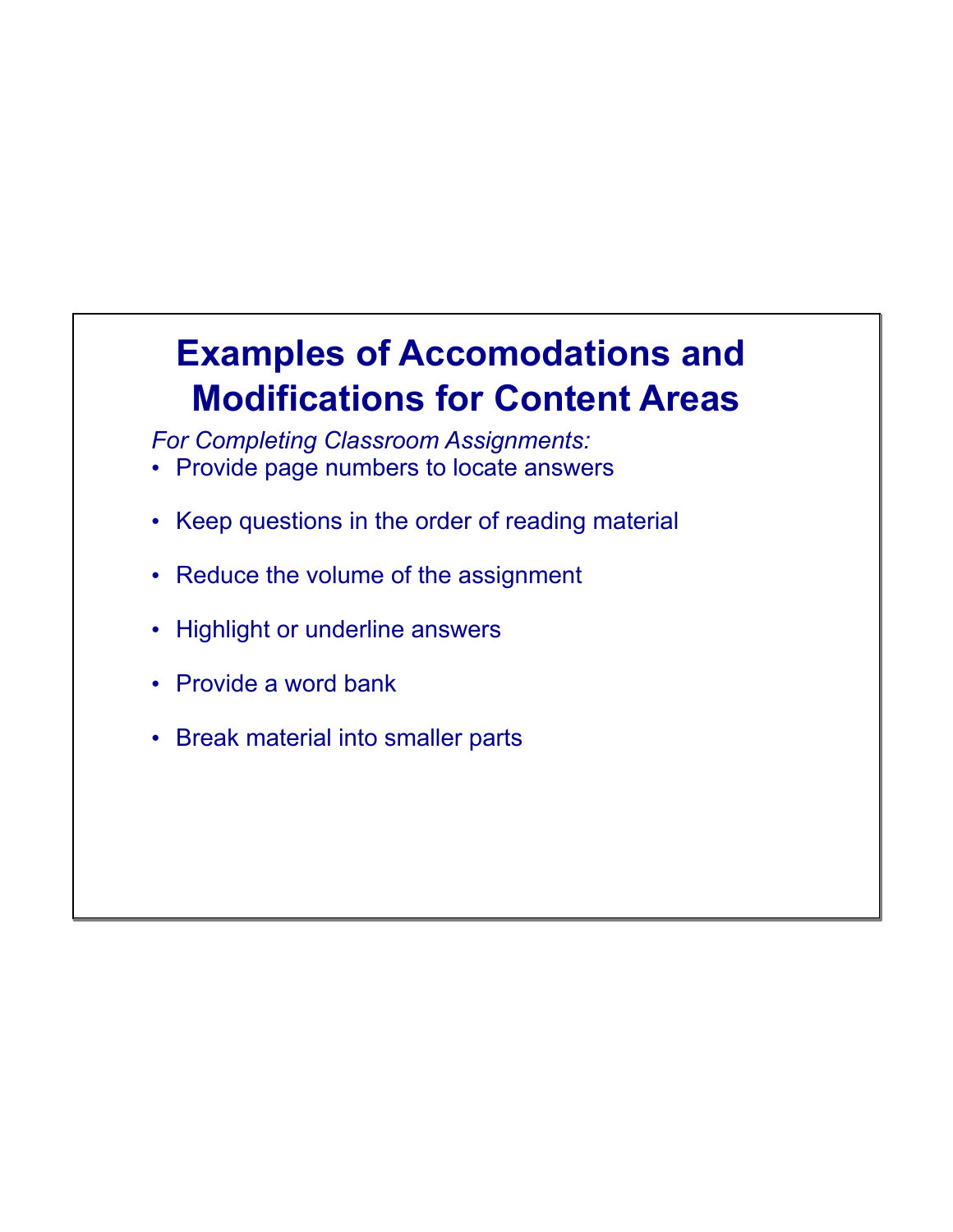*For Assessment Settings:*

- Provide preferential seating in the front of the room or a study carrel, with special lighting, with noise buffers, or minimal distractions.
- Test in small groups or individually.
- Provide adaptive or special furniture.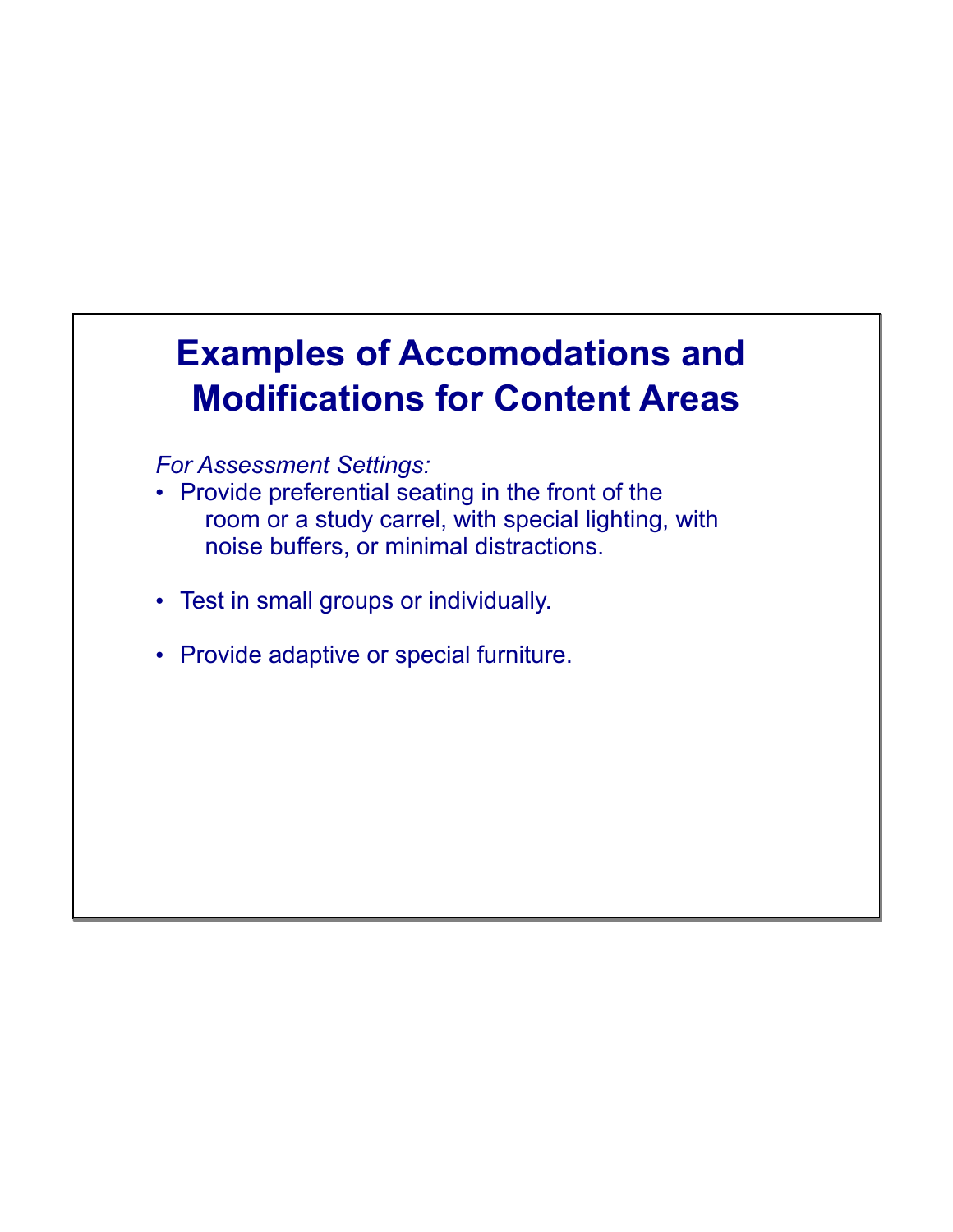*For Assessment Timing:*

- Administer the test over several sessions, at the best time of day for the student, for the length of time the student can concentrate.
- Administer the test over several days.
- Allow long breaks between subtests and during a subtest when needed.
- Extend time on subtests.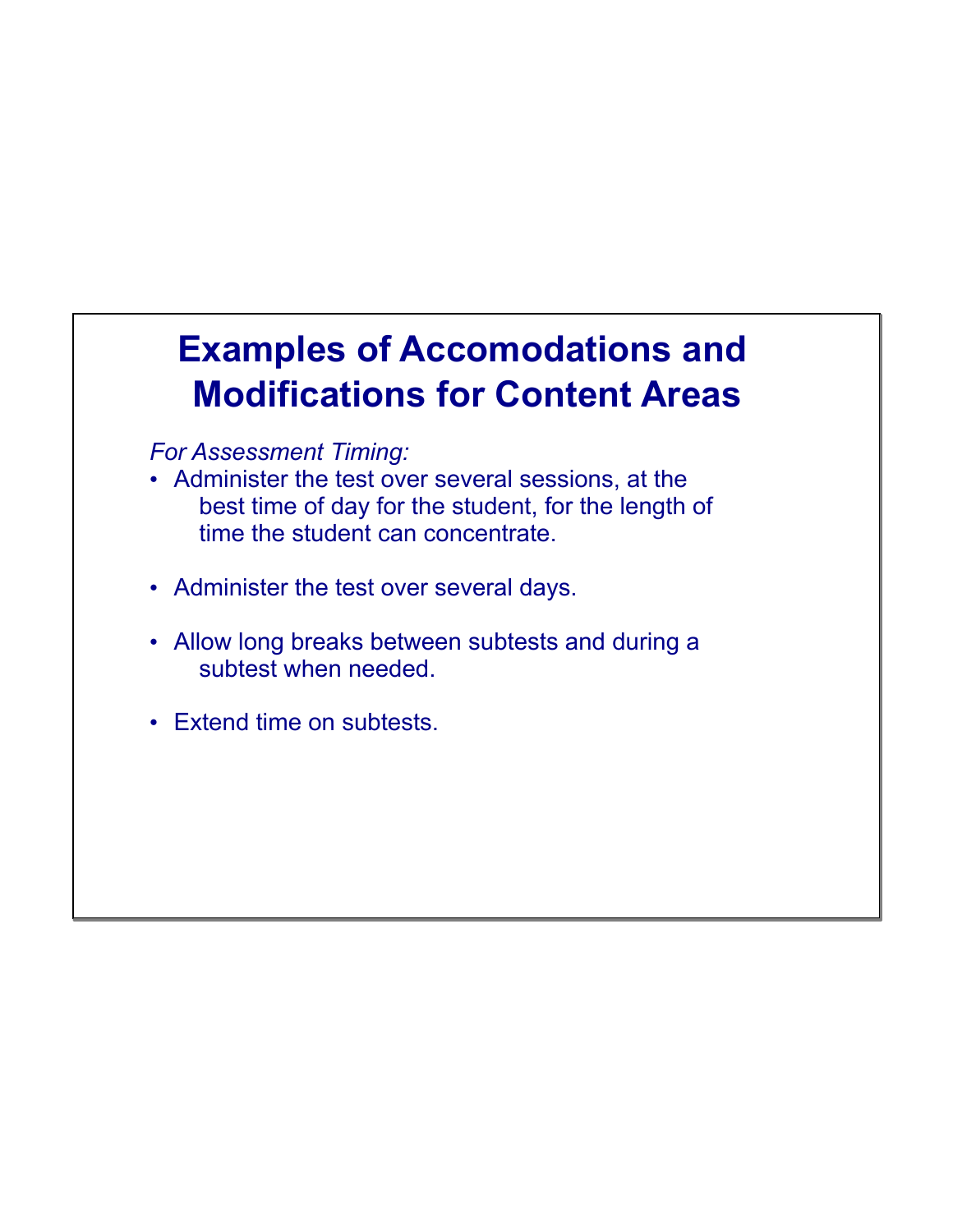*For Assessment Presentation:*

- Use large print and allow ample space between test items.
- Provide a word bank for fill-in-the-blank items.
- Provide an example for each type of test item.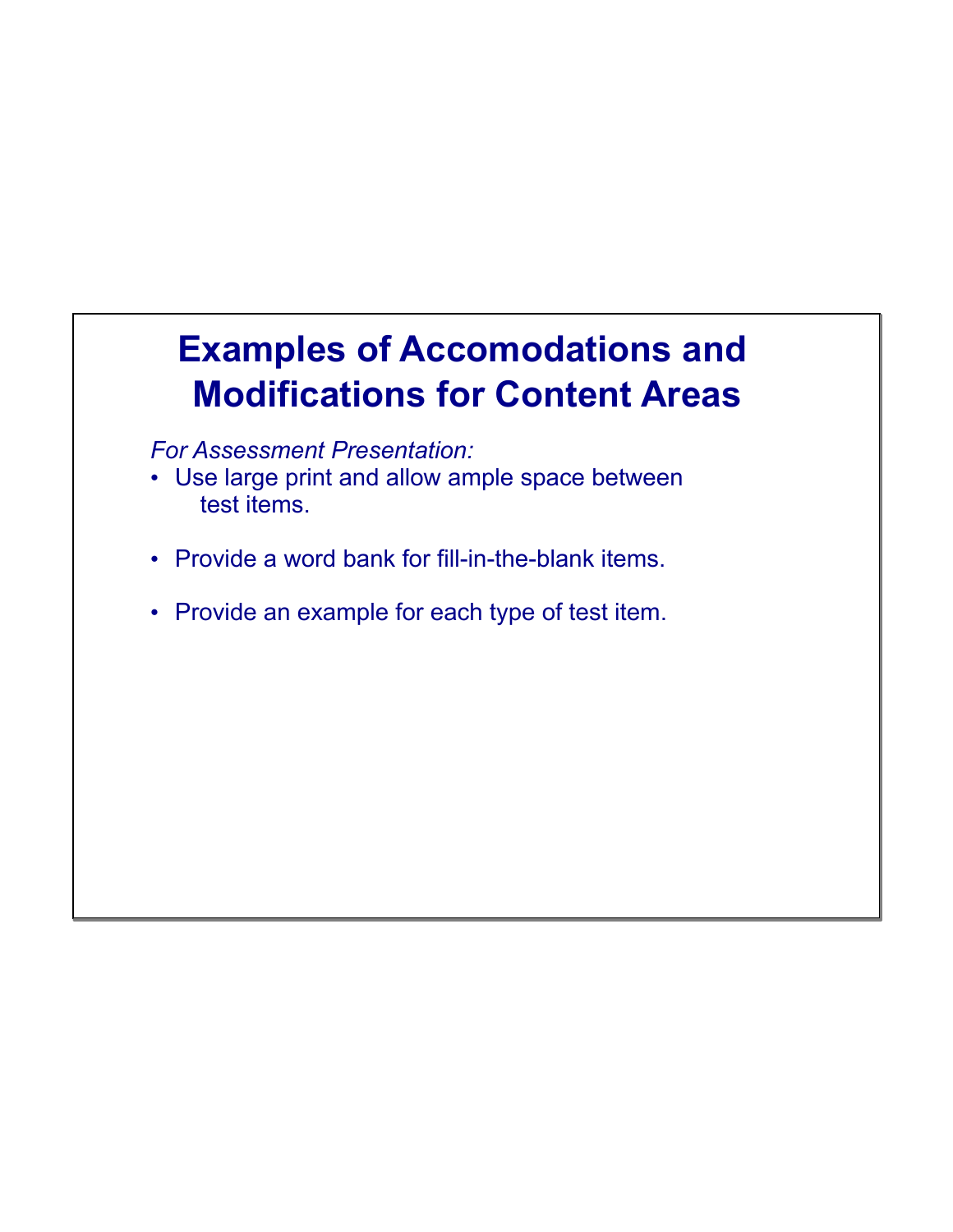#### **Behavior Modifications/Accommodations**

#### **Why do so many special needs students have behavior issues?**

Most classroom behavior issues are the result of years of frustration, failure and the instinctive desire of "wanting to fit in with your peers".

Instinct helps us hide larger issues of humiliation.It is more acceptable to appear like you're acting stupid on purpose.

> *Other students think a "class clown" is funny. They don't think an academic failure is.*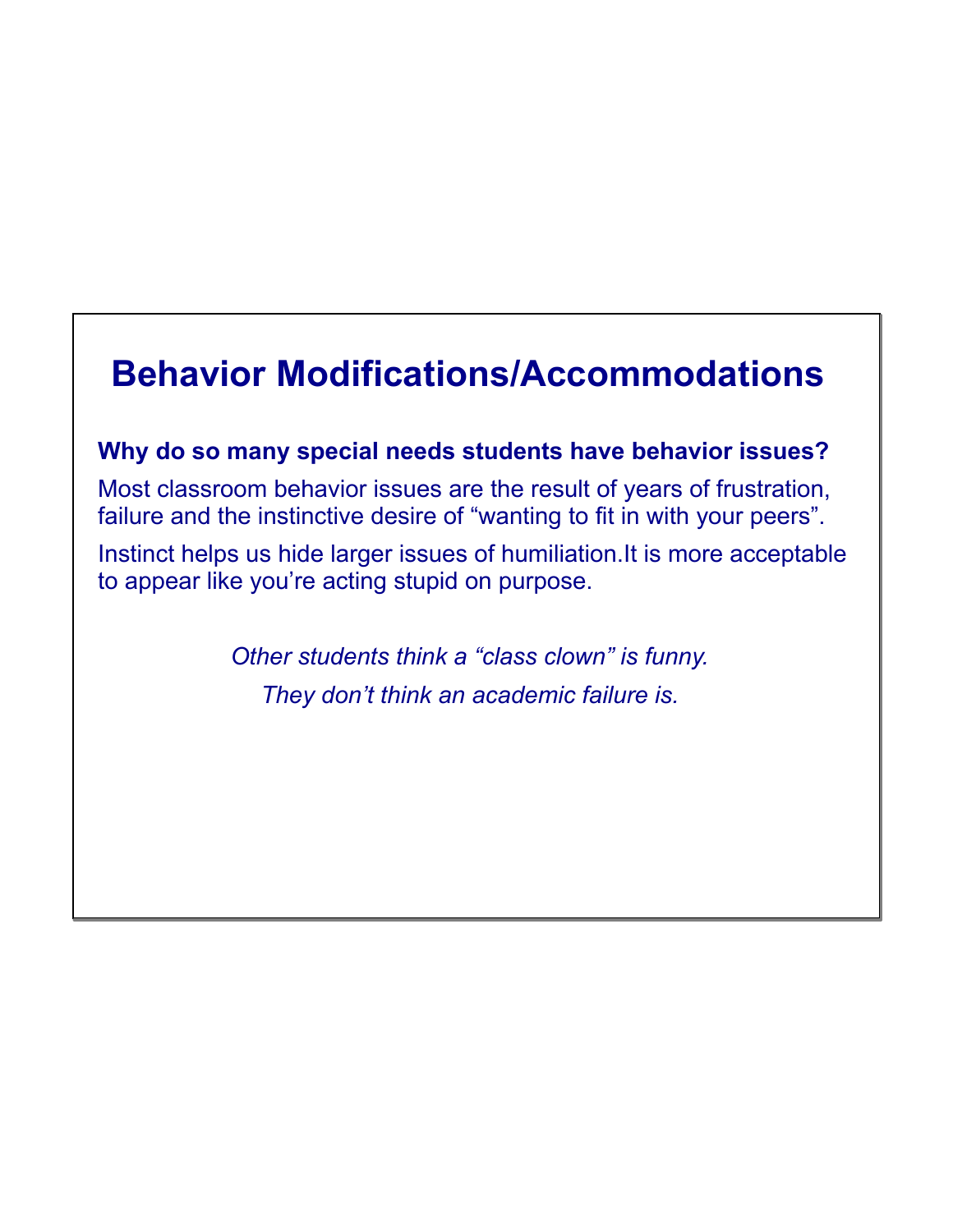#### **Behavior Modifications/Accommodations**

#### **When are students most likely to be disruptive?**

Assume a class is about 50 minutes long. The teacher gives you an assignment written in Chinese. All the students in the class know how to read Chinese, except for you.

> *Would you be able to sit there quietly for an hour or would you get bored and start fidgeting or bugging your neighbor?*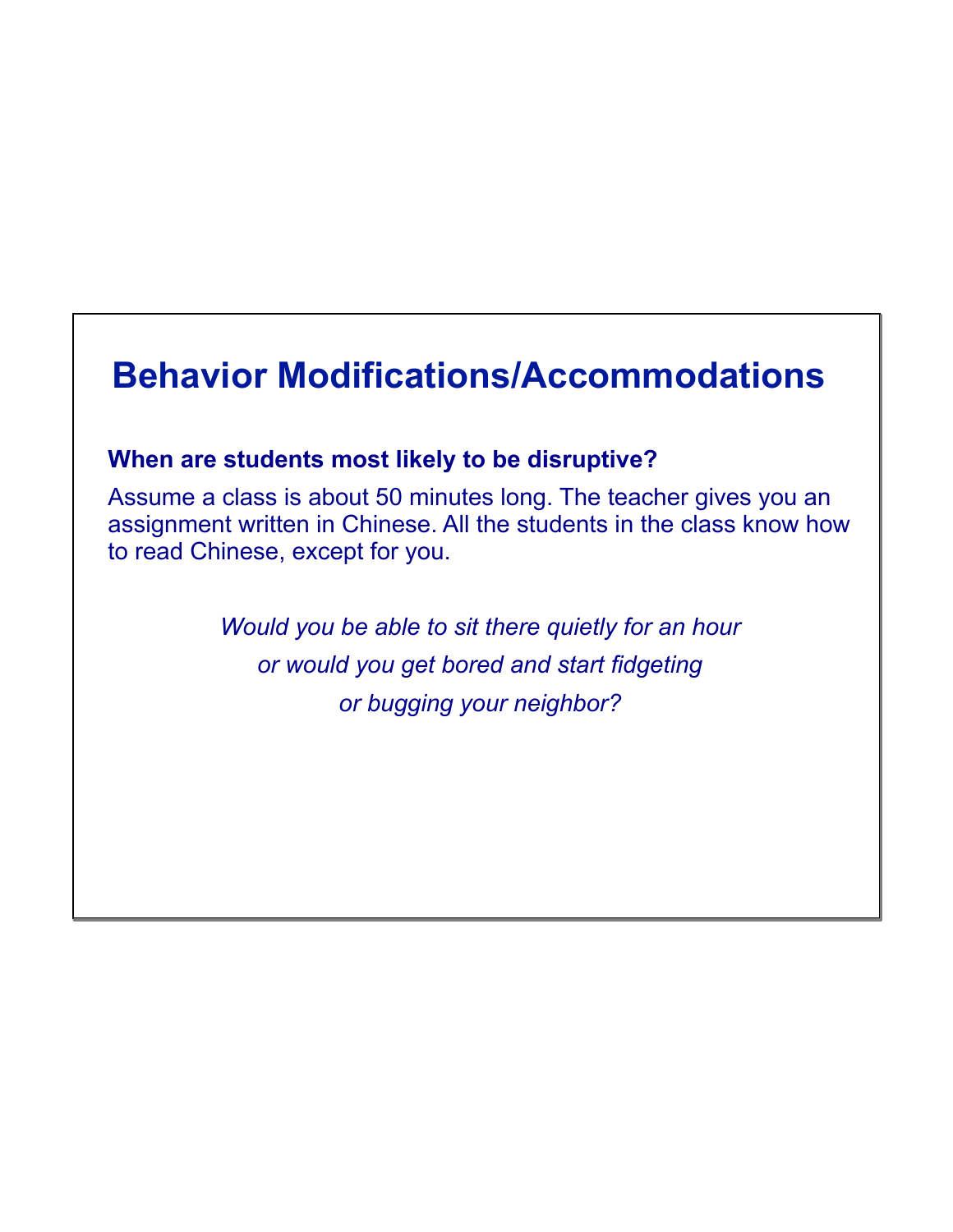#### **What is a 504 Plan?**

504 plans are formal plans that schools develop to give kids with disabilities the supports they need. These plans prevent discrimination and protect the rights of kids with disabilities in school. They're covered under Section 504 of the Rehabilitation Act, which is a civil rights law.

These plans aren't part of special education, so they don't provide individualized instruction, like IEPs do. But a central purpose of 504 plans is to give kids with disabilities access to the same education their classmates are getting.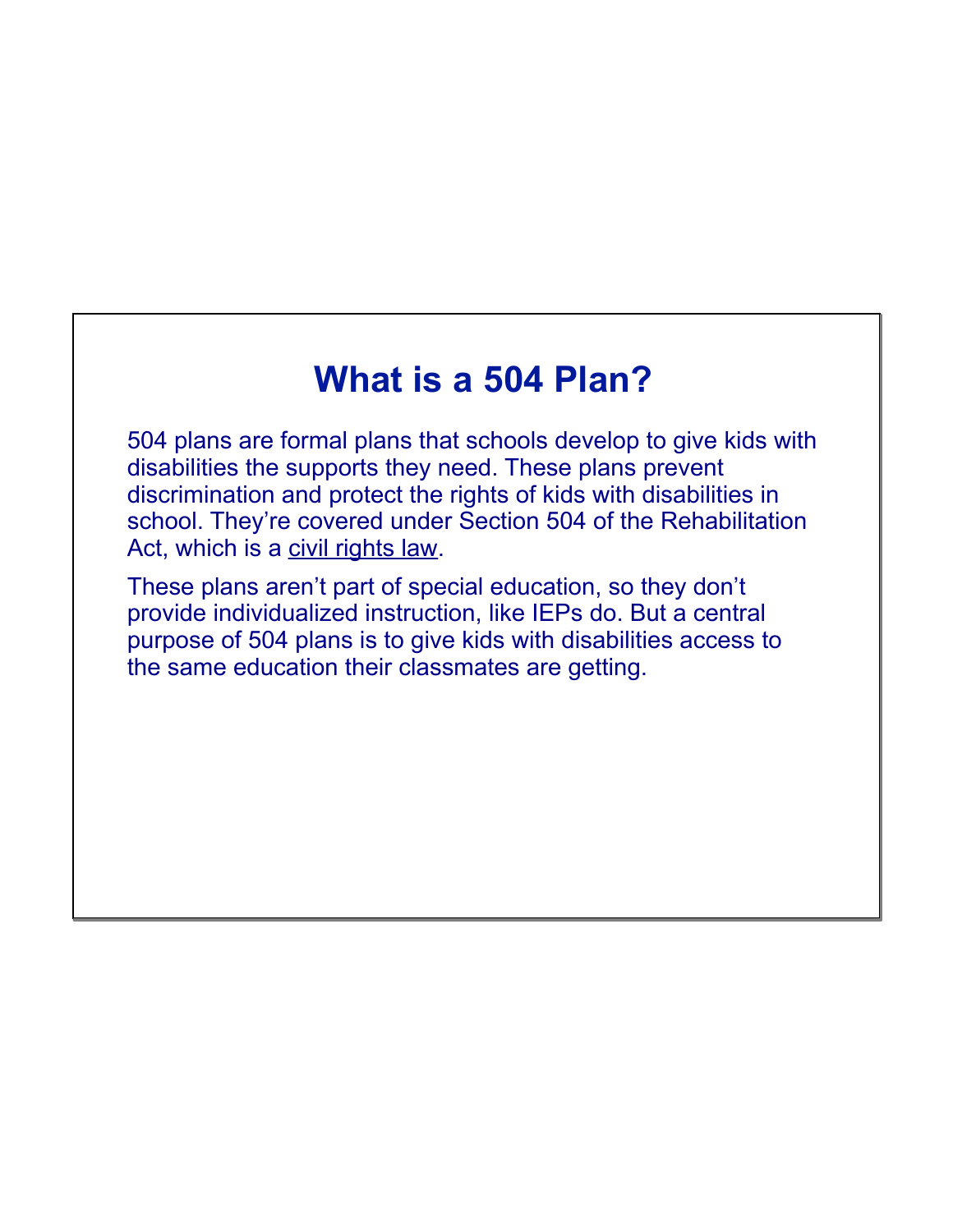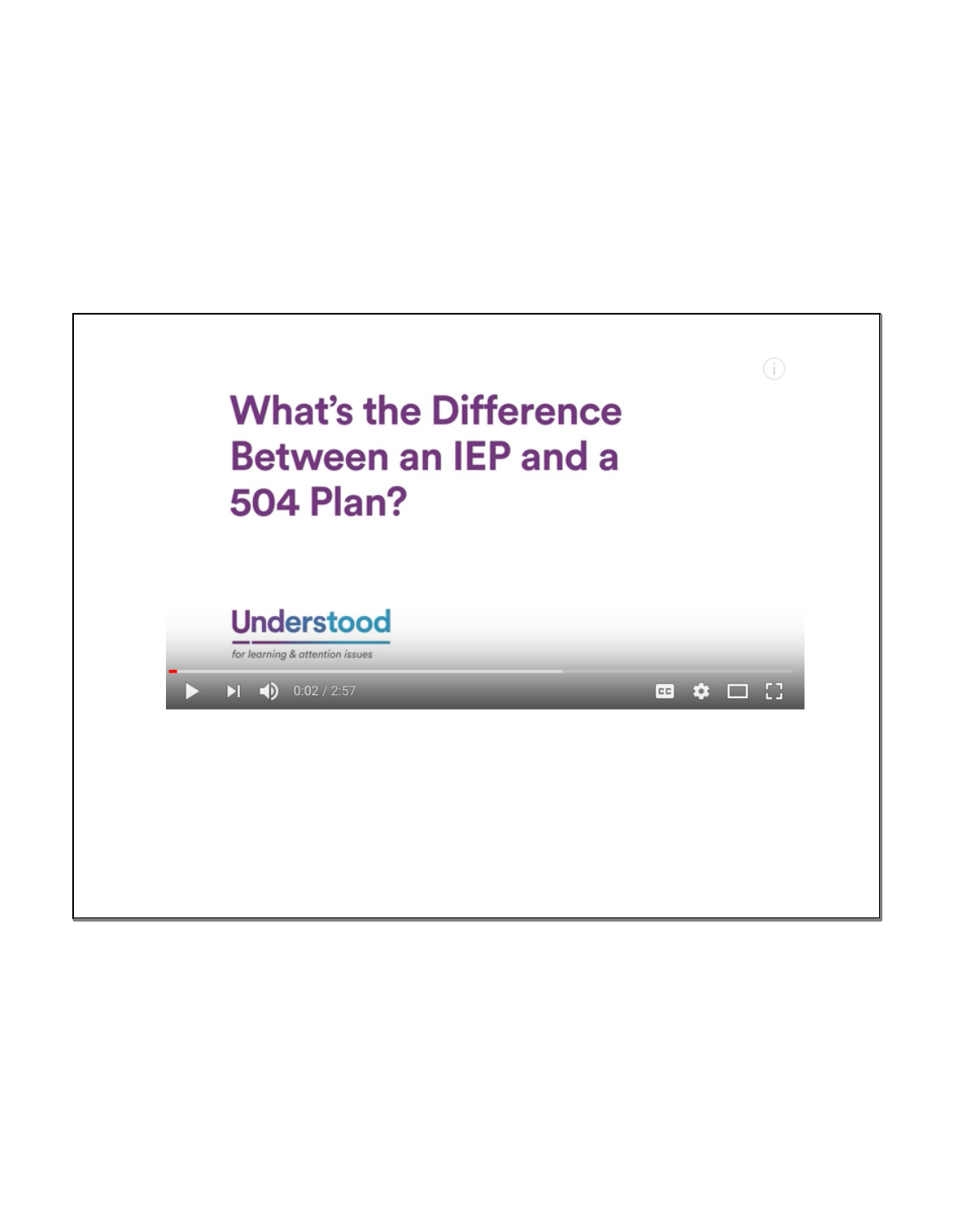#### **Examples of Specific Disabilities covered under 504 Plans:**

**Allergies Arthritis** Asthma ADD/ADHD Bipolar **Cancer** Cerebral Palsy AIDS Cystic Fibrosis

**Diabetes** Drugs/alcohol **Epilepsy** Hearing Impairment Leukemia Orthopedically Impaired Students with health needs

Tourette's Syndrome Traumatic Brain Injury **Tuberculosis Visual** Impairment

Weight (obesity, anorexia, bulimia)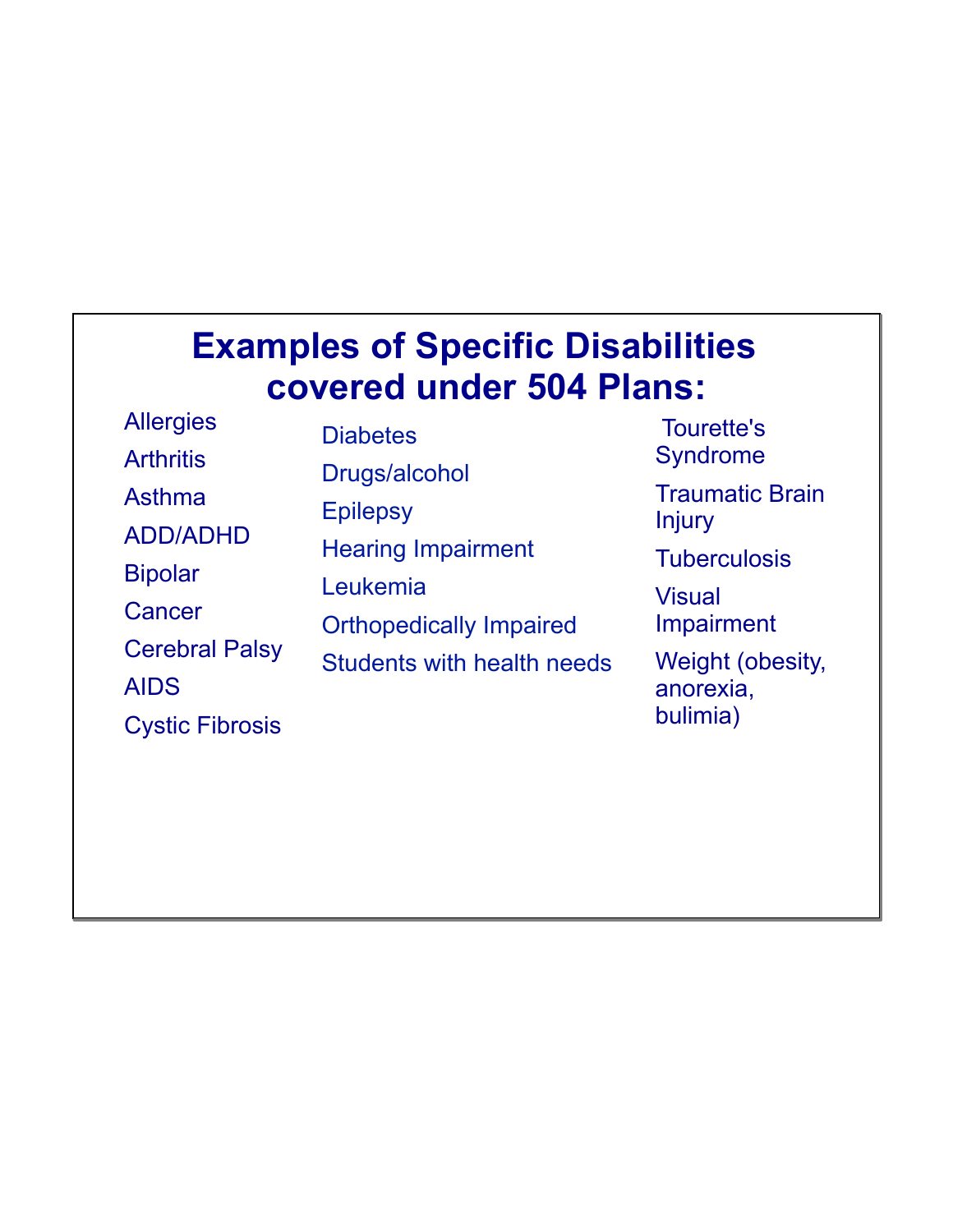| IFP                               | 504                                 |
|-----------------------------------|-------------------------------------|
| A blueprint or plan for a         | A blueprint or plan for how a child |
| child's special                   | will have access to learning at     |
| education experience at school.   | school.                             |
| Provides individualized special   | Provides services and changes to    |
| education and related services to | the learning environment to meet    |
| meet the unique needs of the      | the needs of the child as           |
| child.                            | adequately as other students.       |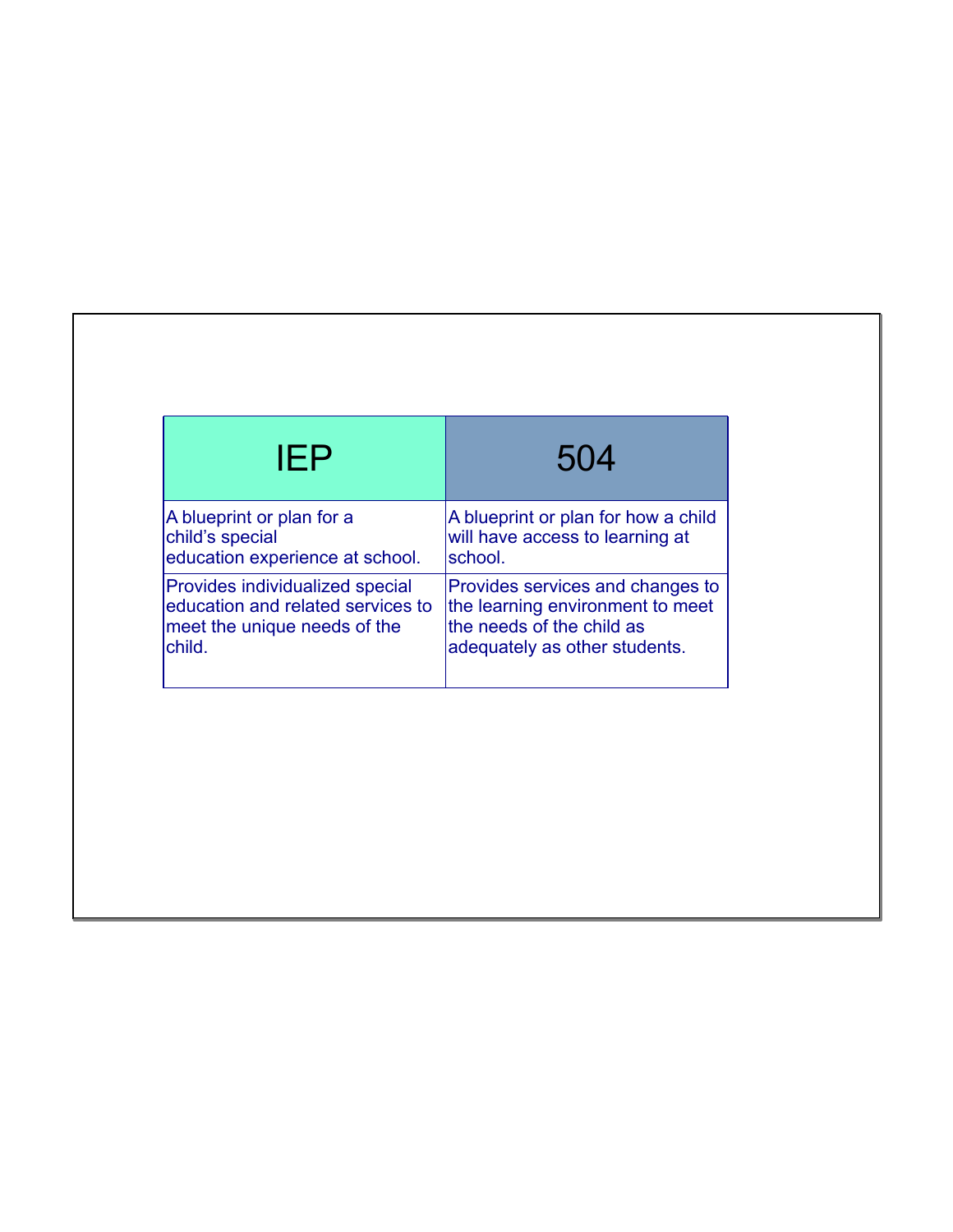#### **Are there IEPs and 504 Plans in College?**

*The short answer is there are no IEPs or 504 plans in college.* The Individuals with Disabilities Education Act (IDEA), the law that provides students with IEPs, no longer applies to them once they graduate from high school.

Section 504 of the Rehabilitation Act of 1973 still protects students from discrimination when they get to college. However, they won't get a 504 plan like they had in high school. In other words, a student's 504 plan doesn't "travel" with her to college. Students can still receive accommodations in college, though.

*Colleges have to provide accommodations under Section 504.*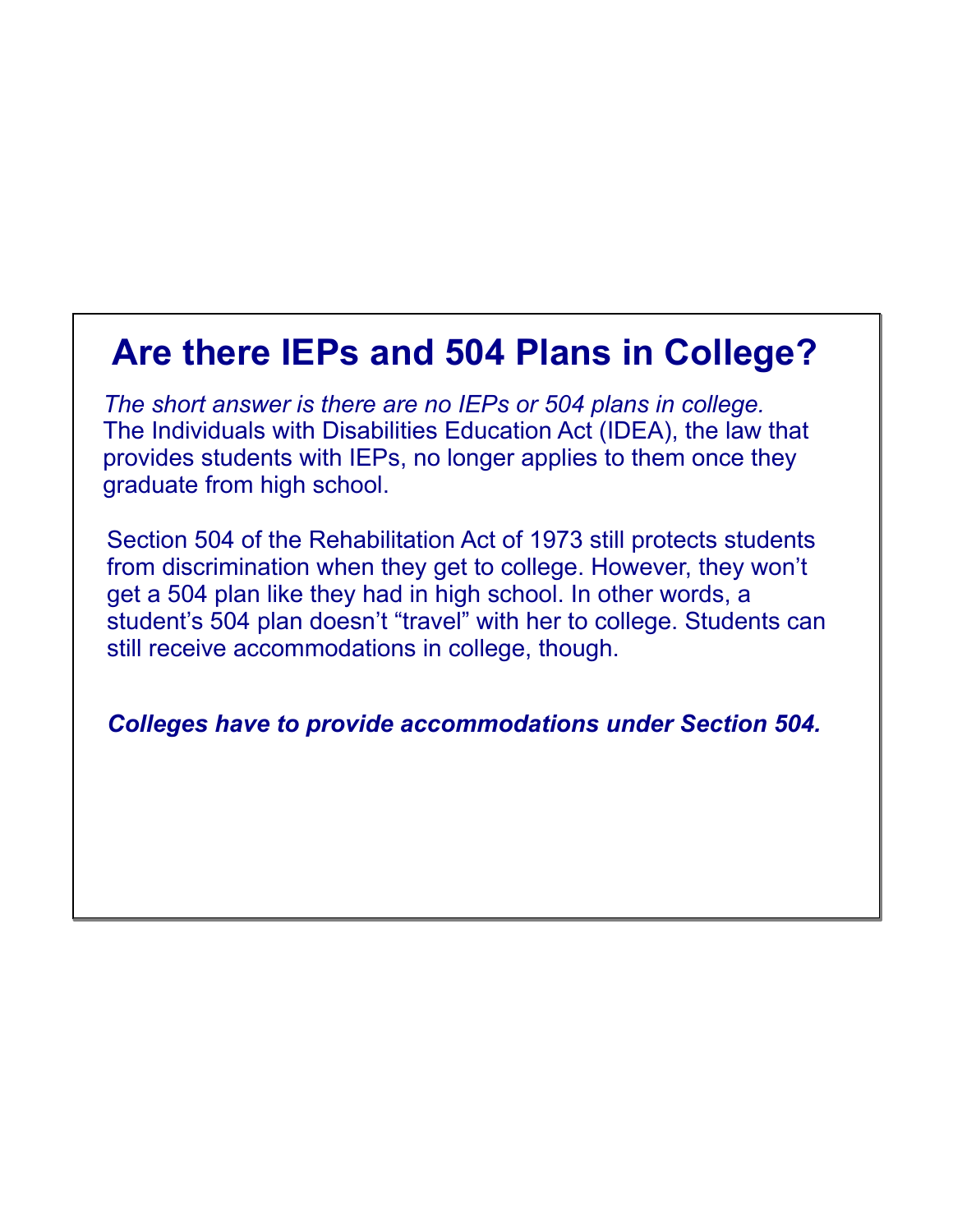# **Types of Support Colleges put in place** • Extended time on exams (not the same as "untimed" tests, which are not typically available) • Use of laptops for tests and exams • Use of calculators for tests and exams • Permission to make audio recordings of classes (some schools may loan out smart pens for this purpose)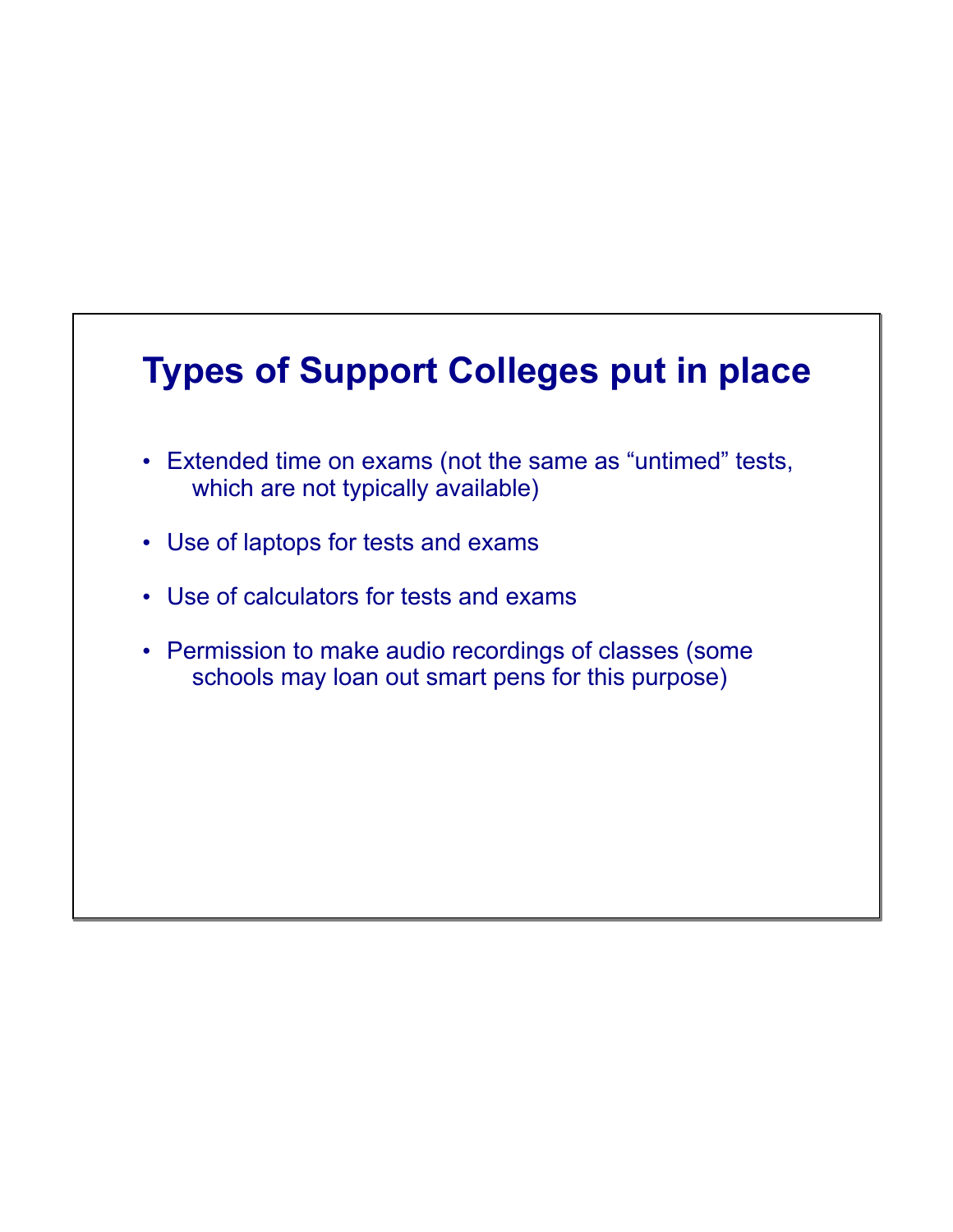## **Types of Support Colleges put in place (continued)**

- Reduced course load (financial aid may be reduced as a result)
- Priority registration for courses
- Copies of notes from a classmate
- Access to audiobooks
- Access to voice recognition software
- Access to text-to-speech programs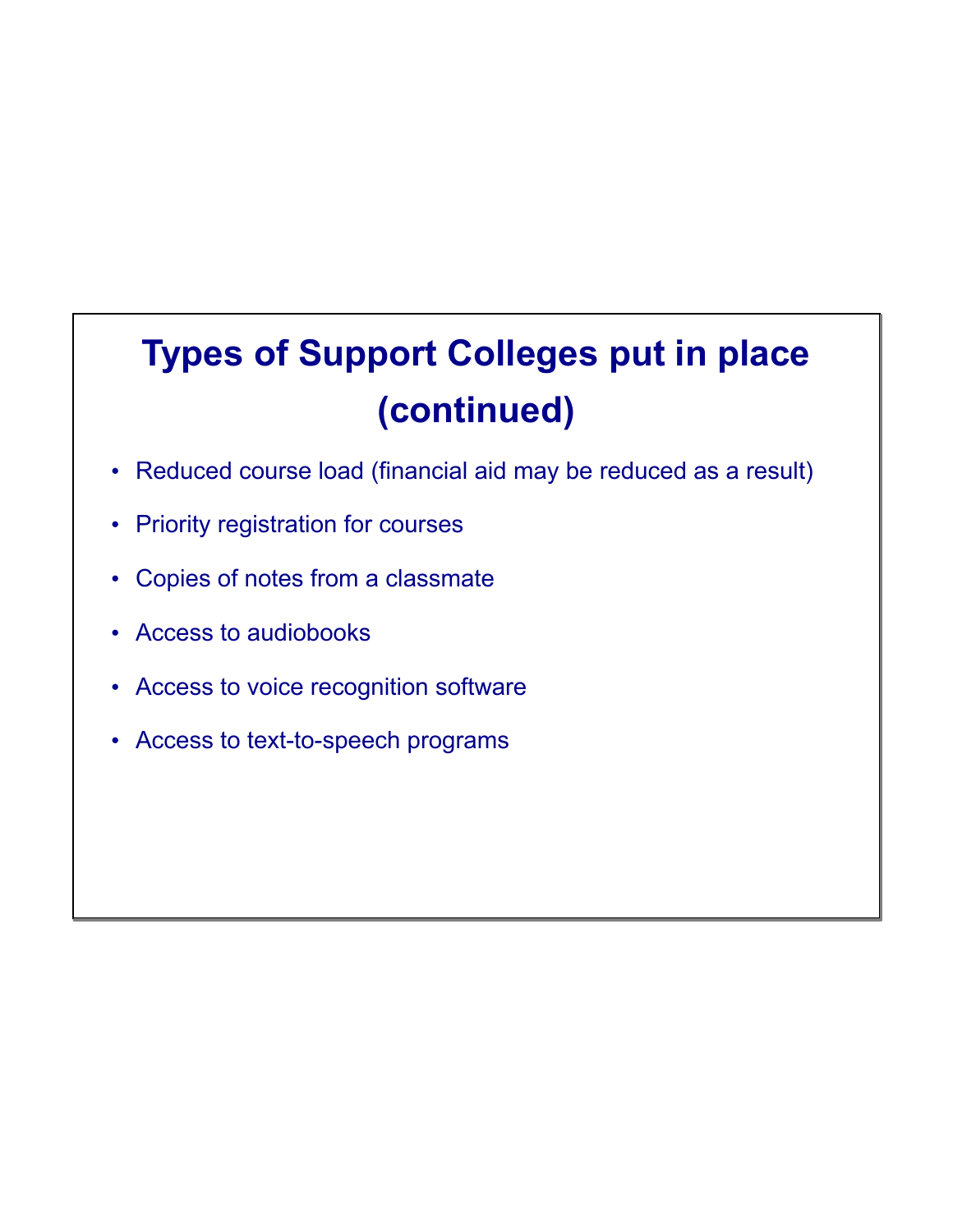#### **Accommodations That May Be More Difficult to Get in College**

- Extended time on papers and projects (typically not given on an ongoing basis but rather as situations arise—such as for students with acute medical or psychological episodes)
- Course waivers and substitutions (colleges may choose to give these but are not required to)
- Alternative exam formats, such as oral rather than written exams (colleges typically do not grant this)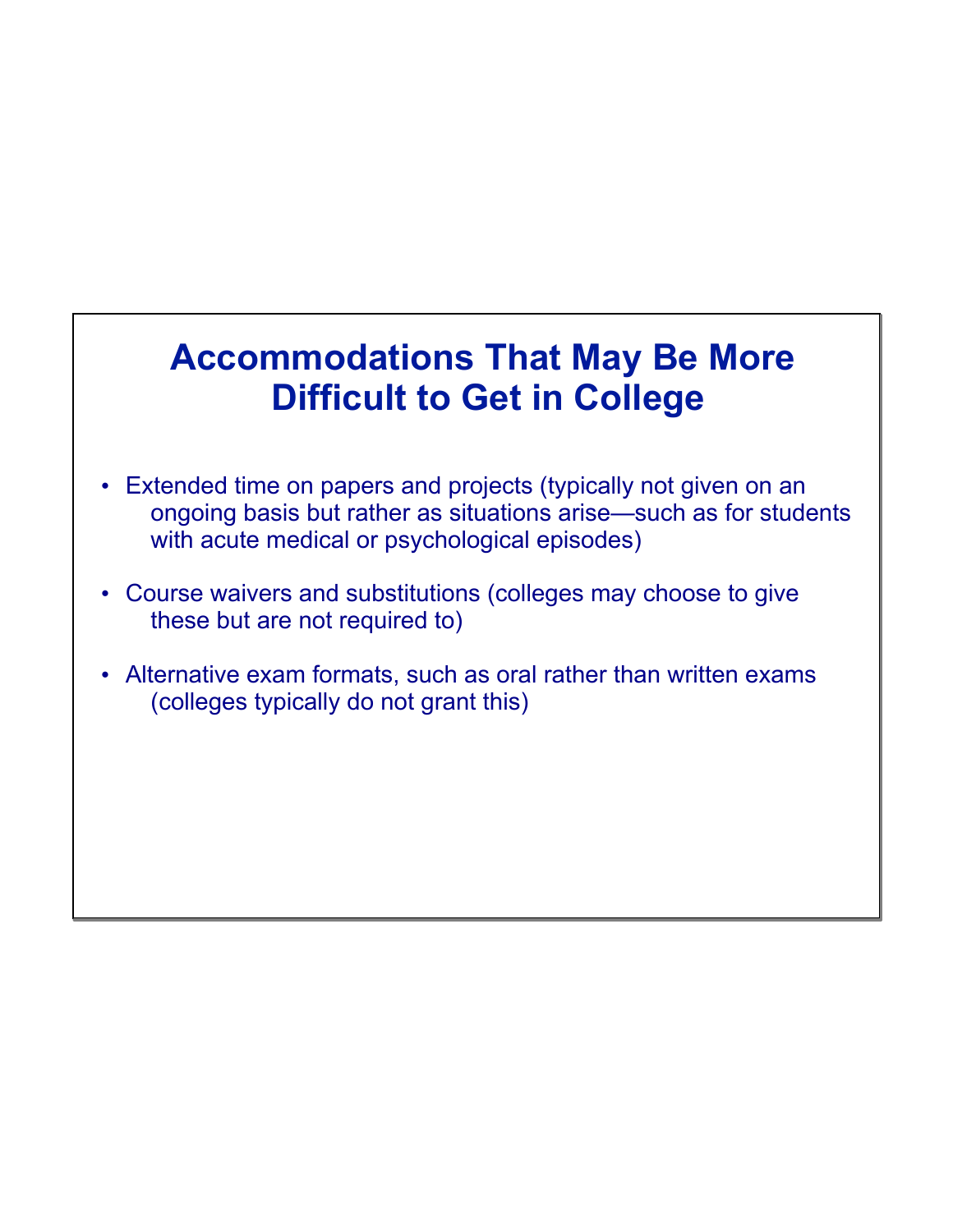### **Other Services That May Be Available**

- Training in adaptive technology
- Help with study skills and time management
- Learning specialists (may cost extra)
- Mentoring programs
- Student support groups